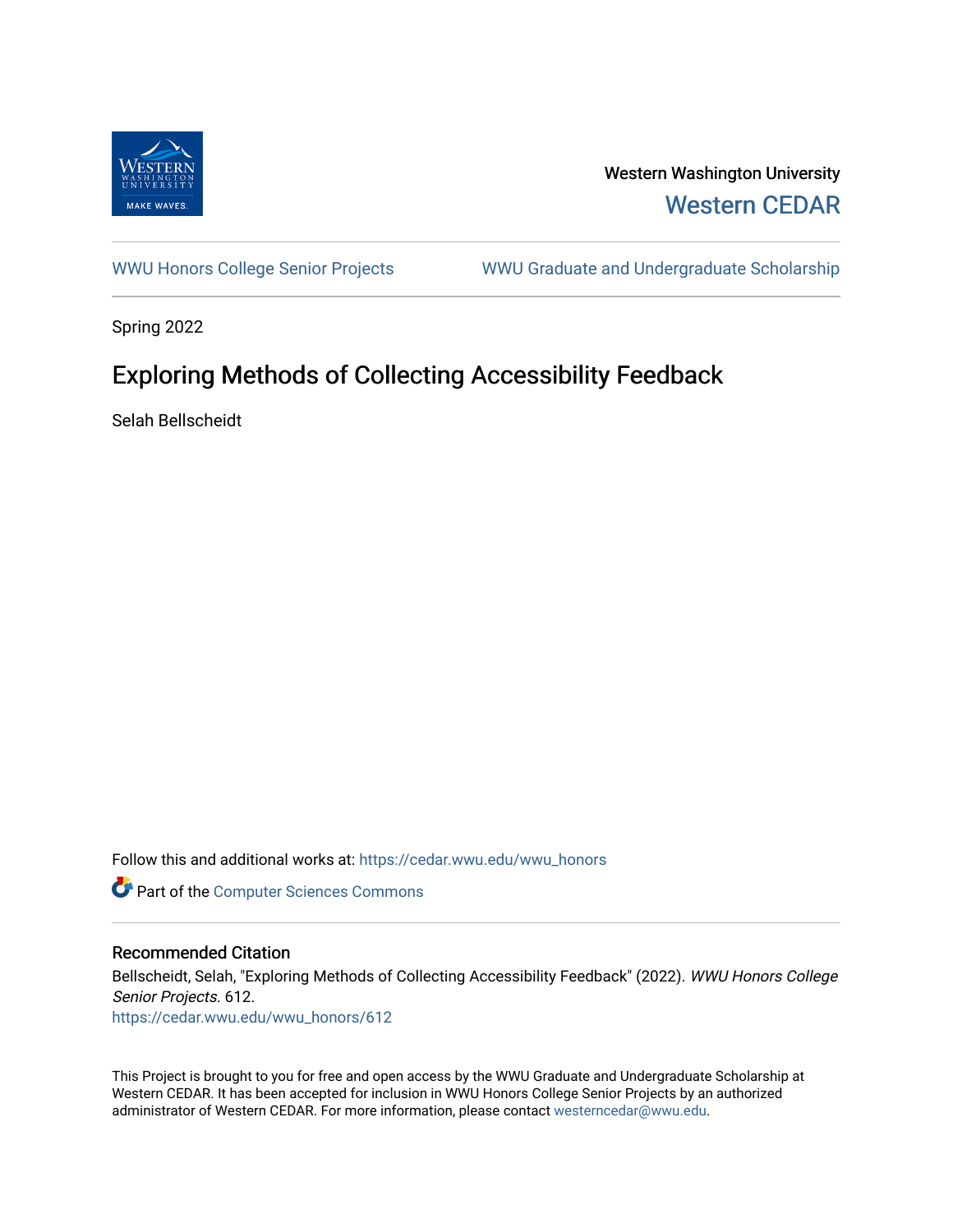## Exploring Methods of Collecting Accessibility Feedback

#### **Selah Bellscheidt Yasmine Elglaly**

Department of Computer Science Department of Computer Science Western Washington University Western Washington University Bellingham, WA, United States Bellingham, WA, United States bellscs@wwu.edu elglaly@wwu.edu

## **Abstract**

Accessibility, the practice of making a website or application easily usable and understandable by people with disabilities, is essential to ensuring that all users are able to participate equally in using the Web. However, currently many websites have accessibility issues. This study interviews 11 software developers and designers to learn about the methods that they use to collect accessibility feedback during the development and maintenance of websites and mobile applications. The research revealed a lack of standardized accessibility education at the postsecondary level, as well as a myriad of methods used to obtain accessibility feedback from automatic accessibility checkers to user testing. This work attempts to bring awareness of different current methods used, as well as current gaps in accessibility feedback methods where new methods and tools could be introduced.

## **Introduction**

In March 2022, WebAIM, a nonprofit centered around accessibility<sup>1</sup> research and education, released their annual WebAIM Million Survey where they ran the top million web pages through their automated testing tool WAVE. The survey found that 96.8% of the top million websites had WCAG 2.0<sup>2</sup> errors on their homepage, indicating widespread online accessibility issues [8]. Companies are working to combat online accessibility issues. Studies have found that technology professionals have a lack of accessibility knowledge. However, while large companies are able to hire accessibility specialists and train champions to support company-wide education on accessibility and create resources to help colleagues with less accessibility knowledge, significant barriers such as lack of time, money, management support, and company-wide accessibility knowledge prevent smaller companies from taking similar strides [1,2]. Although research exists on the methods that accessibility advocates and specialists use to increase accessible product development within companies, as well as on accessibility requirements and testing, there has not been research on current methods of getting accessibility feedback from people with disabilities to improve websites and applications after the software is published.

<sup>&</sup>lt;sup>1</sup> Accessibility is the practice of making a website or application easily usable and understandable by people with disabilities.

<sup>&</sup>lt;sup>2</sup> WCAG 2.0 is a widely-used set of web content accessibility guidelines created by an international standards organization called the World Wide Web Consortium.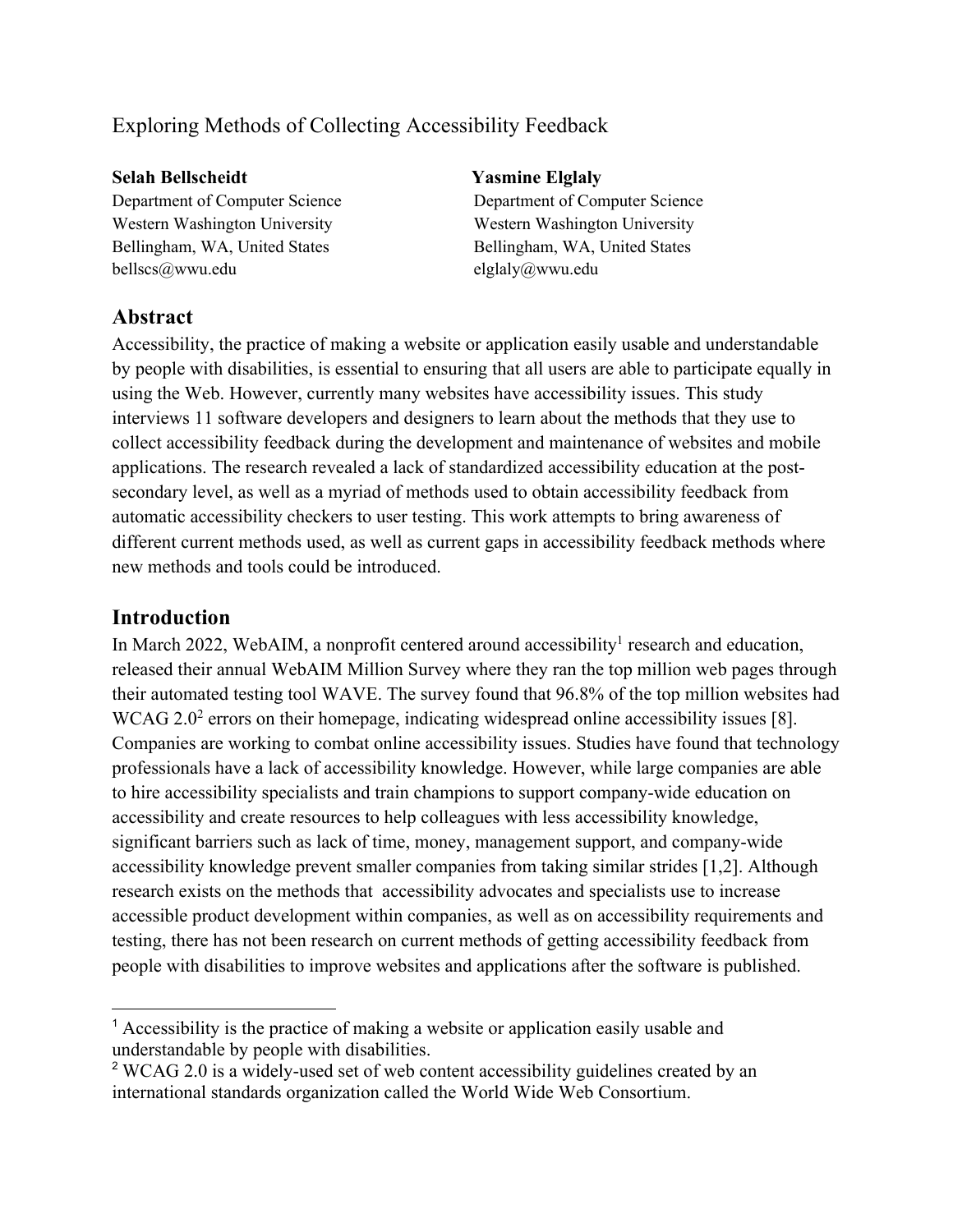Accessibility feedback is defined as changes that can be made to remove barriers that prevent people with disabilities from successfully and easily using a website or application after the software is published. For example, one piece of feedback is to add alternative text to an image, a short description of the image that screen readers will read in place of the image, so that users with visual disabilities will understand the content of the image. In this study, we asked: (1) How do software developers and designers collect accessibility feedback from people with disabilities? (2) What are the types of accessibility feedback that would be useful to collect that aren't being collected currently? We found that there's a lack of formal accessibility teaching in post-secondary education, leading participants to be forced to largely self-educate or get help from peers when learning about accessibility. We also found that there is currently no standardized method for getting accessibility feedback during the development or maintenance phases, with different companies employing different methods from automated testing to A/B testing. Finally, we offer recommendations for steps that can be taken to increase accessibility awareness and methods of receiving feedback from people with disabilities that can be implemented in companies.

## **Related Work**

Previous studies have focused on ways that companies promote accessibility and barriers to creation of accessible websites and applications, as well as the creation of tools which could help to reduce these barriers and receive more accessibility feedback; however, less is known about current methods of obtaining accessibility feedback.

Prior research has shown that one of the major barriers to accessibility implementation is lack of awareness about accessibility, along with poor management support, existing misconceptions about accessibility, and inaccessible design requirements imposed by companies [5]. One way of increasing accessibility awareness that's been suggested is to include accessibility education in other classes besides computing classes, because accessibility should be the responsibility of the entire company, not just a select few [1,6]. Large companies often have accessibility champions or people working on accessibility teams to help educate their teammates regarding accessibility, as well as to create new tools to help fellow designers and developers make their work more accessible [2]. Unlike larger companies, smaller companies will often not prioritize accessibility due to a lack of time and resources, unless the company's leadership prioritizes accessibility [1,2].

Tools have been proposed to improve accessibility feedback collection on websites and mobile applications. The Public Barrier Tracker (PBT), is a mechanism proposed to standardize accessibility feedback gathered across public sector websites in the European Union, which is a requirement because of the Web Accessibility Directive. This method uses a database so that people can track and file their complaints, creating more transparency and accountability concerning feedback [3]. In an effort to improve accessibility of mobile applications, a research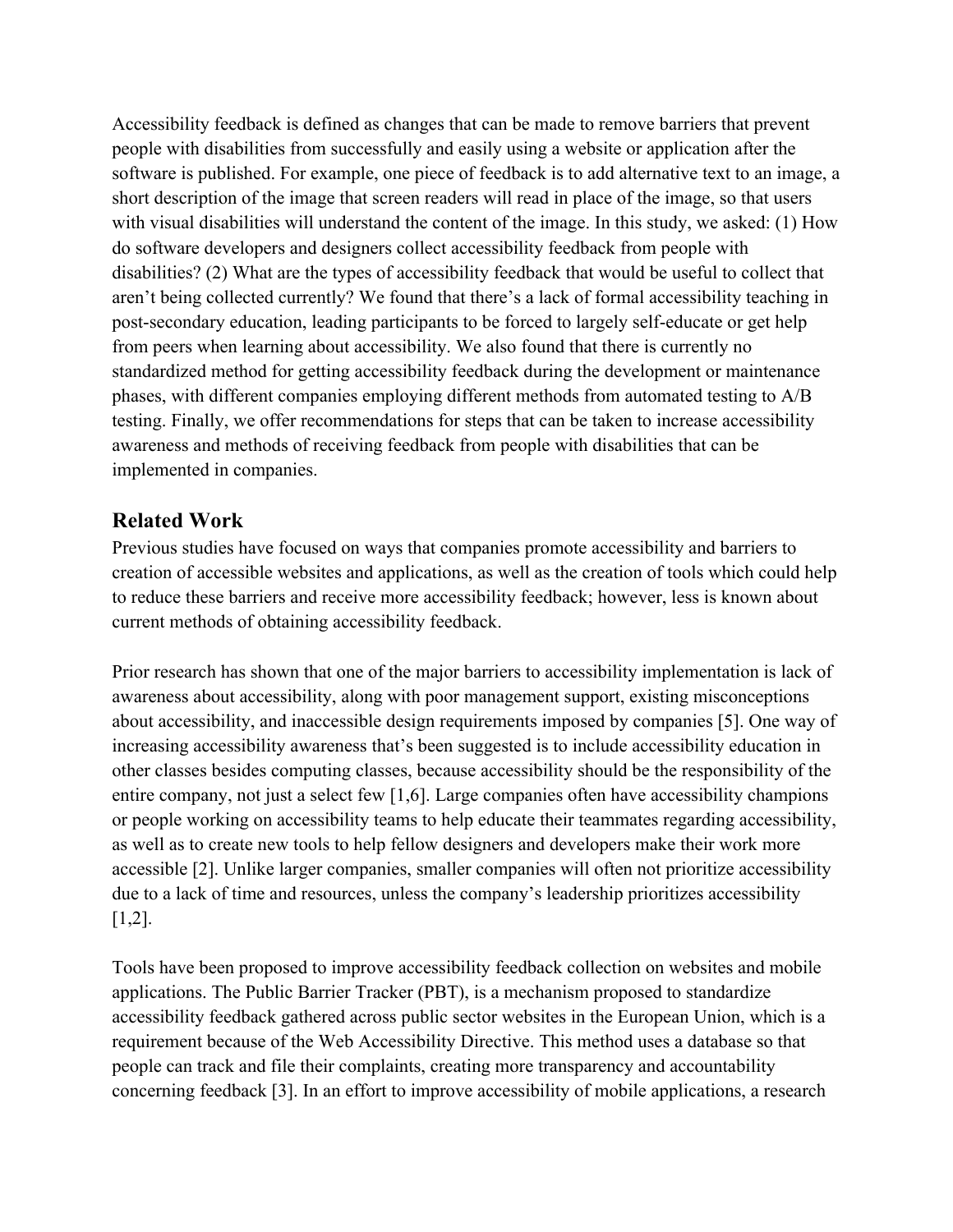team has trained a binary classifier to identify whether a review is accessibility-related or not. This model can be used on a company's reviews on app stores, in order to help the company locate the accessibility-related reviews [4]. We aim to understand what the current feedback methods are, in order to see what is currently functional and where there's space for new methods to be developed or current methods to be improved.

### **Method**

#### *Interviews*

We conducted 11 interviews with developers and designers (Table 1). In our original study design, we had also included software testers; however, no software testers responded to our recruitment efforts. Two of our participants came from medium-sized companies (100-999 employees), three participants came from large companies (greater than 1000 employees), and the rest came from small companies. Four participants identified as having a disability or other chronic condition. For compensation, participants received a choice of a \$25 e-gift card or an equivalent donation to Associated Students Disability Outreach Center at Western Washington University. The interviews took approximately 30 minutes to 1 hour to complete. In the interview, we asked participants about their background in accessibility, their accessibility knowledge and how they use it in their job, current methods of getting accessibility feedback and gaps in current practices. Additionally, we asked about how they would communicate the level of accessibility of a website or application to users. The interviews were audio-recorded and then transcribed, removing personal identifiers such as name. Finally, we performed thematic analysis on the transcripts, where two researchers examined the transcripts, summarizing important points and identifying themes across the data.

#### *Recruitment*

With input and approval from Western Washington University's Institutional Review Board, we designed a consent form which gave potential participants information about the study. If the viewer consented to participate, they would be directed to a page where they were asked for their contact information, current job description, and demographic questions. Once they submitted the form, they received a link to schedule an interview. If participants did not consent to participate, they would be taken to the page to end the survey. For the study, we required that the participants be User Experience Designers, Front-end Developers, or Software Testers. However, we did not receive any responses from Software Testers. We posted a recruitment message containing a link to the consent form to Twitter, Facebook, and specific accessibility and humancomputer interaction related groups on Slack and Discord. In addition, we reached out personally to people in our networks that we thought would be a good fit for the study or knew people who might be interested. We used snowball sampling, where we requested that people that we reached out to, as well as study participants, pass their information along to peers that they thought would be interested in participating in the study. We recruited participants from April 2022 to June 2022.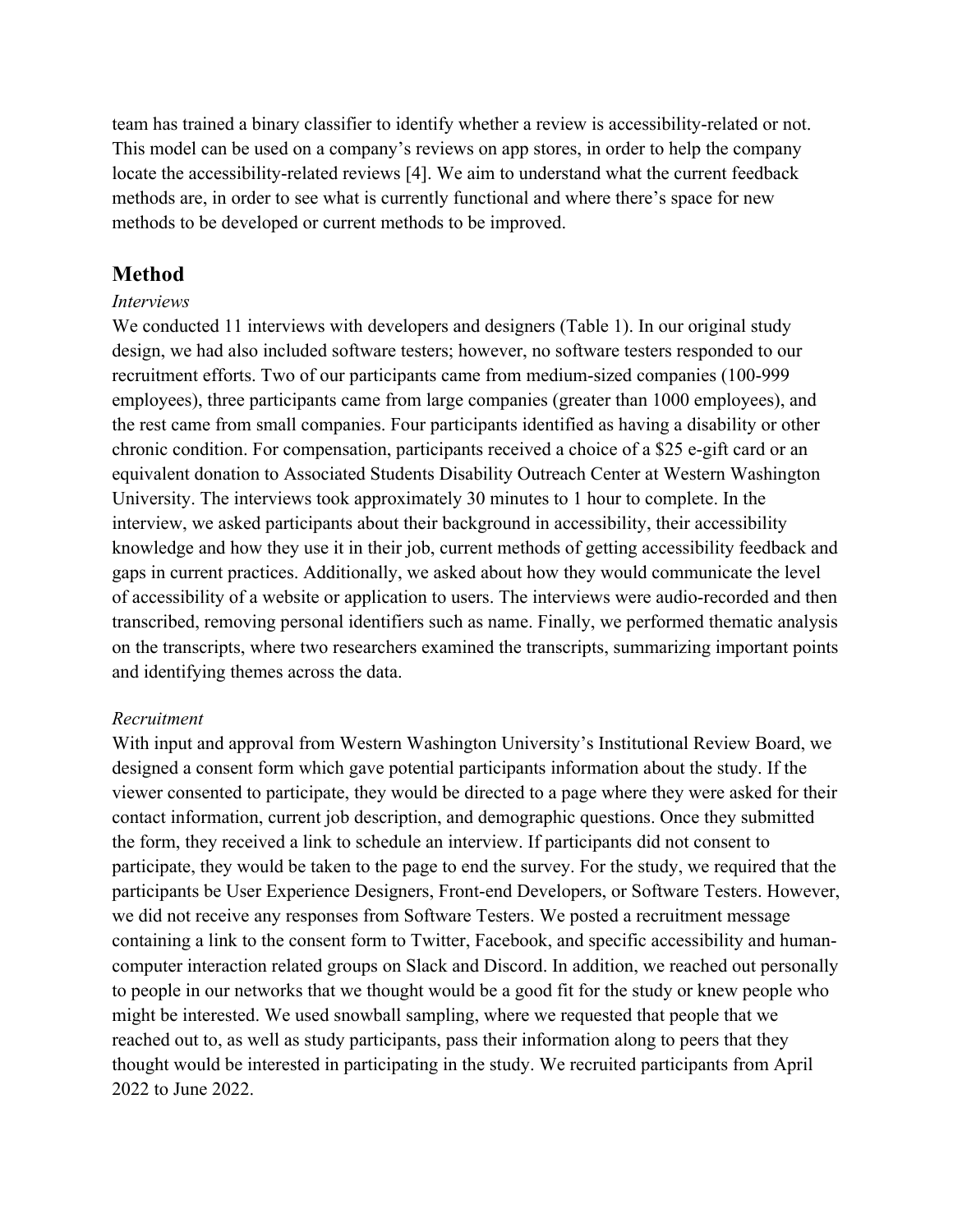| ID             | Gender, Age   | Job Title                            | <b>Educational Background</b>                        |
|----------------|---------------|--------------------------------------|------------------------------------------------------|
| A <sub>1</sub> | Male, 29      | Software Developer                   | bachelor's degree in unknown                         |
| B1             | Female, 30    | Senior Design Technologist           | some college credit in computer science/no<br>degree |
| C1             | Male, 42      | Senior Developer                     | some college credit/no degree, self-taught<br>coder  |
| C <sub>2</sub> | Nonbinary, 27 | Software Developer                   | associate degree, coding bootcamp                    |
| D1             | Male, 48      | <b>Full Stack Principal Designer</b> | bachelor's degree in american studies                |
| E1             | Female, 25    | <b>Communications Specialist</b>     | master's degree in translation                       |
| F1             | Female, 32    | UX Designer                          | master's degree in human-centered design             |
| G1             | Male, 33      | Senior Full Stack Engineer           | master's degree in software engineering              |
| H1             | Male, 27      | Visual Designer                      | master's degree in human-centered design             |
| I <sub>1</sub> | Male, 28      | UX Engineer                          | bachelor's degree in human-centered design           |
| J1             | Male, 48      | Sr. Lead UX Researcher               | doctorate degree in human factors engineering        |

**Table 1. Interview Participants**

## **Findings**

## *How Accessibility Knowledge is Acquired*

Of the participants, only 4 learned about accessibility during their post-secondary education. C2 was briefly introduced to accessibility in their post-secondary education, but attributed most of their accessibility knowledge to on-the-job experience, and utilization of online and physical resources. J1 also learned a little bit about accessibility in class, but also focused their master's thesis on accessibility and grew their knowledge during monthly meetups with peers also interested in accessibility. H1 worked with accessibility in class projects, then learned more through online and physical resources, while I1 worked on a capstone project where their advisors introduced them to accessibility.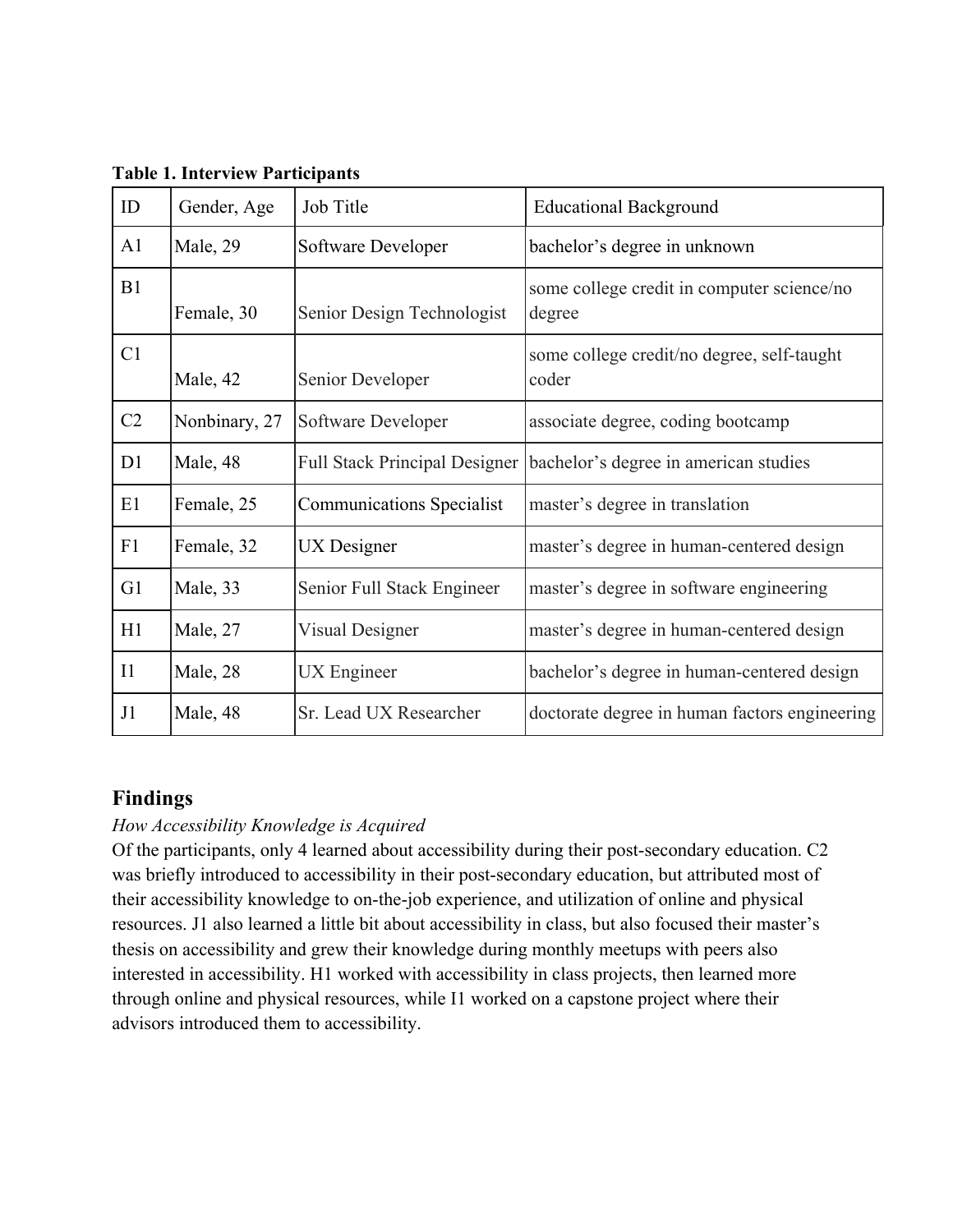Other participants cited helpful peers, online and physical resources, job experience, family members, and personal experience as the ways in which they were exposed to accessibility knowledge. When recalling how she'd learned about accessibility, E1 said:

*"When I started at [company], the person who did all of the accessibility for the [company], because the team was really small when I started, it was just three people. She did all the accessibility, she's been with the [company] for, like 25 years…she did all the accessibility work, but she was going to retire. And so we were going to lose all of that institutional knowledge. So I sat with her and worked with her on projects for months to learn how to do accessibility on the website." -E1*

Some participants had learned about accessibility through multiple methods. The most common ways that people learned about accessibility was through the use of online and physical resources, through coworkers, school and through on the job learning (Table 2).

| Method                        | Number of Participants |
|-------------------------------|------------------------|
| Online and Physical Resources | 6                      |
| On the Job Learning           | $\overline{4}$         |
| Peers and Coworkers           | $\overline{4}$         |
| Post-Secondary Education      | 4                      |
| <b>Family Member</b>          | 2                      |
| Personal Experience           |                        |

**Table 2. Methods of Learning About Accessibility**

## *Feedback Methods During Development*

We found that developers and designers were utilizing many different methods to test for accessibility standards (Table 3). A common theme among participants was cross-team testing. E1, G1, and D1 referenced bringing their designs to coworkers to receive accessibility feedback, and giving feedback on coworkers' designs, describing how this prevented design blindness. B1 discussed hosting office hours, while D1 and F1 discussed office hours offered by design champions or other accessibility-knowledgeable coworkers to give accessibility feedback. In addition, F1 and H1 had companies or clients hire an outside consultant. In F1's case, the consultant created visuals of what the app would look like for people with different visual disabilities and in H1's, the consultant gave feedback related to the WCAG standards. B1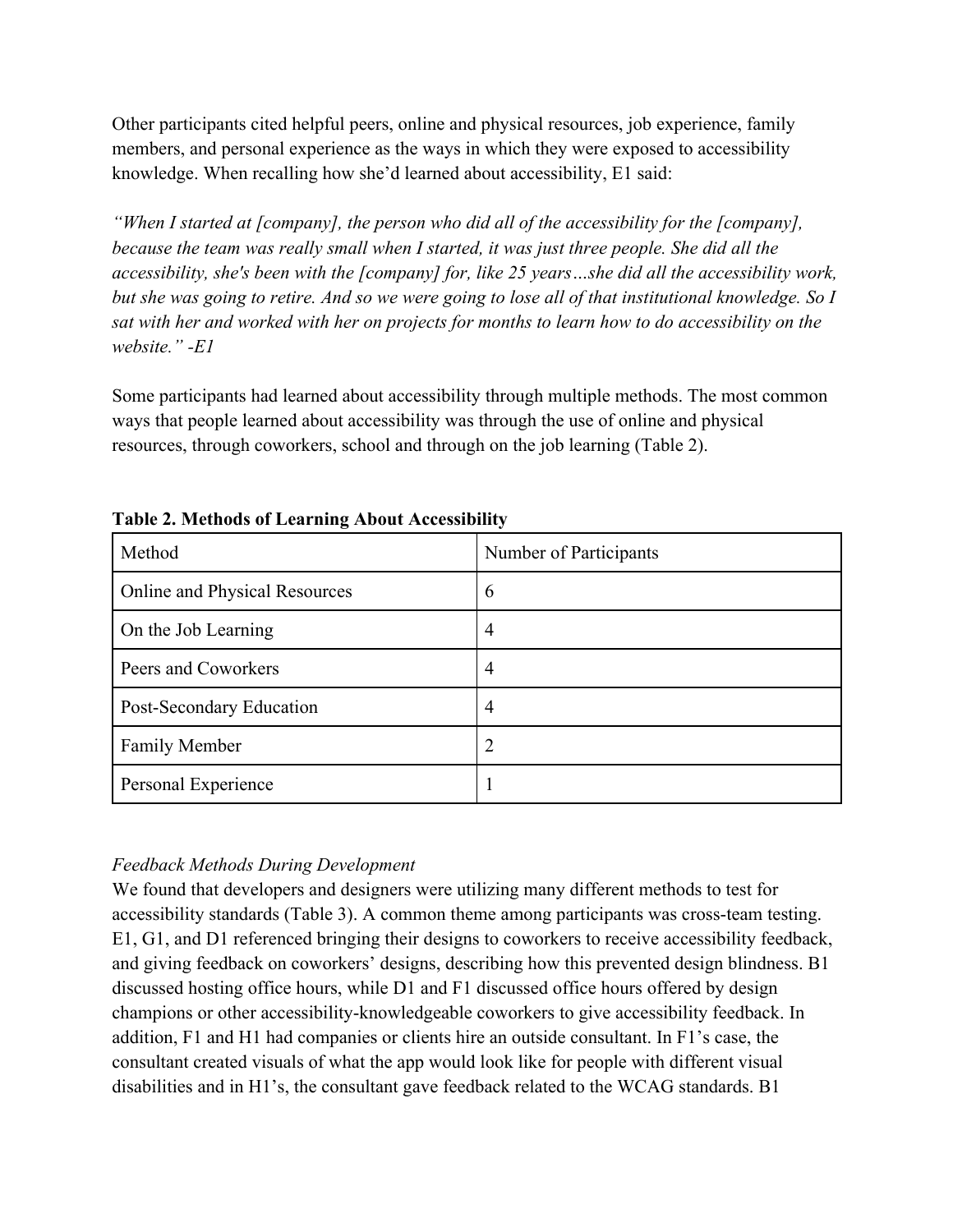discussed how they were developing a checklist for designers to reference as they audited their design:

"*I'm working on right now…a checklist quiz kind of thing where if you're a designer, and you're creating a design, one of the final things that you do before you hand off, you know, your specs to an engineer, is you go through this kind of wizard style quiz, where it asks you questions like, have you checked the color contrast? Do you have images baked in? Do you have alt text? And it comes up with a recommendation of sort of like quick hit lists that you can check off to make sure that you've accounted for in terms of accessibility. So then that way, hopefully, the handoff process gets to be a little bit more tighter, because at the end of the day, we don't have a dedicated accessibility team.*"

C2 also discussed having a checklist that they go through when developing or designing a product, mentioning manual testing, like using a screen reader on the application, and automated testing using an accessibility checker.

Participants also discussed user testing and interviews. B1, C1, C2, F1, and J1 discussed working with outside agencies to recruit participants for user studies. D1 described how their design process was iterative. They'd make a prototype, bring the prototype to target users, get feedback, improve the design and continue the cycle. However, C2, F1, H1 and I1 expressed that getting feedback from actual users with disabilities was an area that their company could improve upon, or was significantly more difficult due to lack of resources and time. This led researchers to be forced to make educated guesses about accessibility rather than actually consulting people with disabilities to get feedback.

| Method                            | Number of Participants |
|-----------------------------------|------------------------|
| Cross-Team Testing                | 3                      |
| Bringing in an Outside Consultant | 2                      |
| <b>Using Checklists</b>           | 2                      |
| <b>Educated Guesses</b>           | 3                      |
| <b>User Testing</b>               | $\overline{4}$         |
| <b>Attending Office Hours</b>     | 2                      |

**Table 3. Feedback Methods During Development**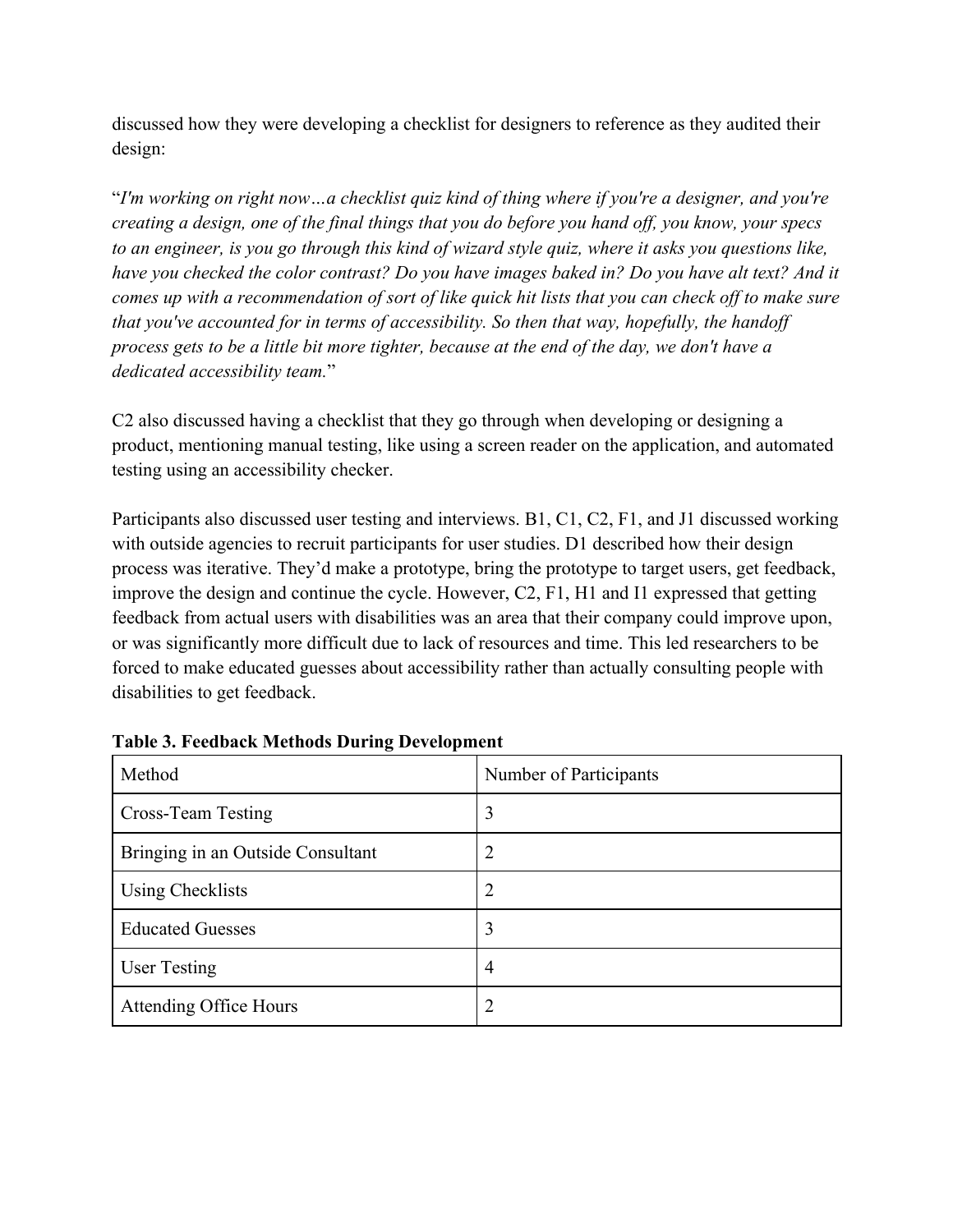### *Feedback Methods During Maintenance*

Similarly to development methods, there was not a single standardized way participants received feedback after their application was deployed (Table 4). One feedback method employed was regular audits of the application every few weeks to make sure that there aren't any accessibility issues due to changes in the application or things that were missed. For the audits, similar to the checklists described in deployment, participants would go through the application using screen readers, automated accessibility checkers, and manually making sure forms are working. D1 and G1 also discussed the use of telemetry applications, applications that track mouse movement across a page and could tell the developer, for example, when a person was having difficulties navigating a particular section of the page or was having issues with the page layout, as a way to get less intrusive feedback from website users.

Participants discussed using forms and surveys to get feedback as well. E1 discussed how at their company it is required to have feedback mechanisms on the sites that they develop because they are in the education industry. On every site that they create, there's a dedicated accessibility page that has an accessibility statement and a method of filing a complaint if a person finds an accessibility issue on the site. B1 and D1 discussed using A/B testing on new features by choosing a control group to interact with the old version of the feature and an experiment group to test the new feature, receiving feedback and then making changes and evaluating the new feature accordingly.

| Method                            | Number of Participants |
|-----------------------------------|------------------------|
| Feedback Form                     | $\overline{4}$         |
| <b>Automated Testing</b>          | 5                      |
| <b>Regular Audits</b>             | 3                      |
| $A/B$ Testing                     | 3                      |
| User Testing With an Organization | 5                      |
| Lawsuit                           | 3                      |
| <b>Telemetry Apps</b>             | 2                      |

**Table 4. Feedback Development During Maintenance**

## **Discussion**

One theme that emerged from the data was a lack of standardized accessibility education in postsecondary institutions. All participants discussed some form of ad hoc education, where they'd pieced together their knowledge through outside sources, rather than learning about accessibility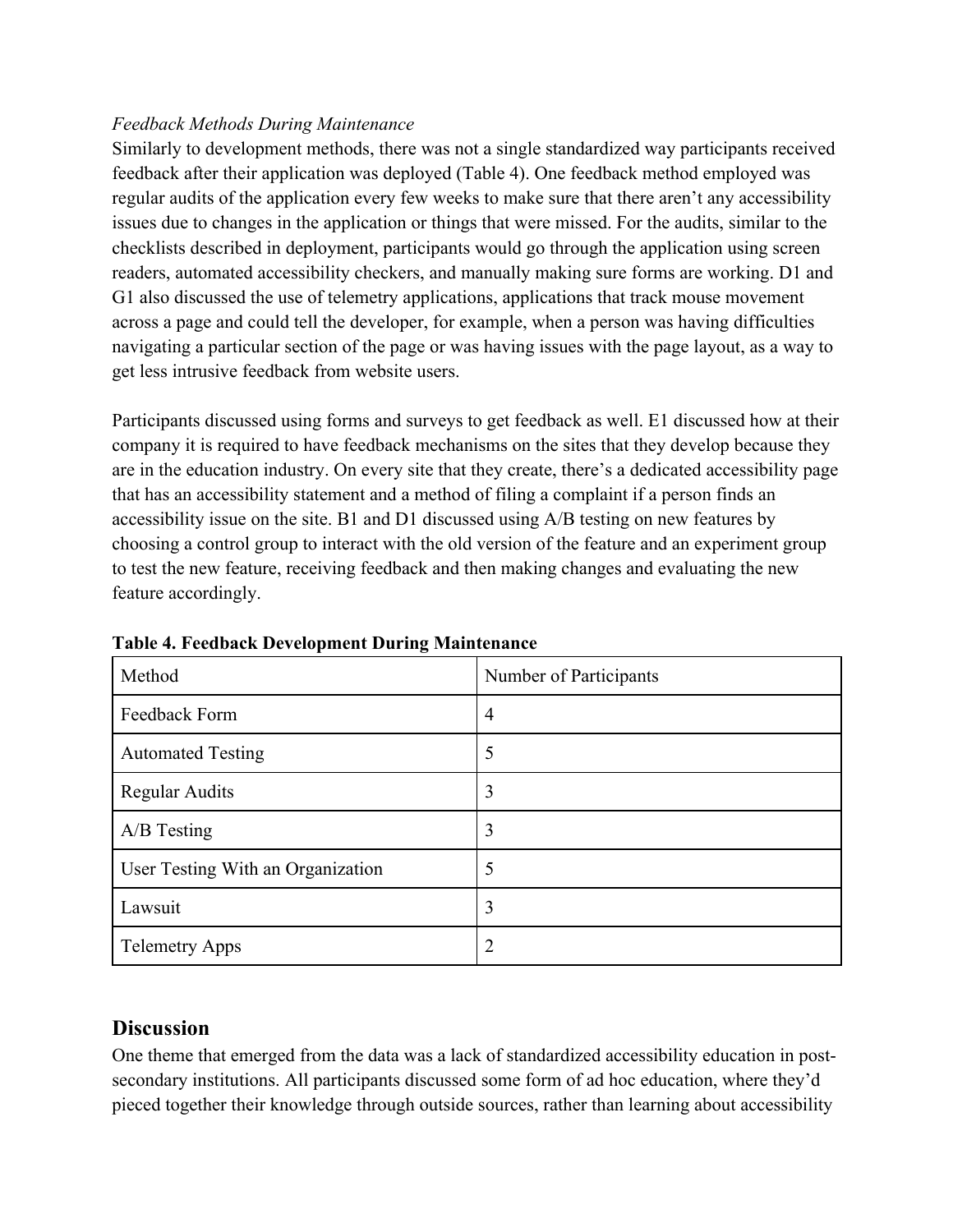during their education. Although four participants discussed being briefly introduced to accessibility in school, they supplemented that introduction with other methods of learning. When accessibility education is not incorporated as a standard part of curriculum, many students will likely leave school with no exposure to the subject or knowledge that accessibility is an important consideration when developing a product or application. We believe that structuring accessibility knowledge in post-secondary education will lead to an increase in developers and designers incorporating accessible practices into their work, as well as a general awareness of accessibility, rather than having the bulk of the accessibility knowledge be limited to a few people in the company [2] .

Participants also discussed a desire for increased feedback of users interacting with their application, suggesting changes like more user tests and automatic feedback like telemetry applications or screen recordings be implemented into the product lifecycle. However, participants also stressed that barriers such as lack of time, money, and client enthusiasm currently prevented their company from obtaining feedback directly from users, leading the participants to be forced to make educated guesses.

Several participants discussed current accessibility statements that are displayed on their website, or accessibility statements that are currently being created, as a means to inform users about a company's commitment to accessibility. A participant discussed how they wanted to move their accessibility statement to a more prominent location on the site, in order to make users more aware that it existed. Accessibility statements should show a commitment to improvement of accessibility, rather than creating a promise that the site is, for example, 75% accessible, a metric that cannot be proven because the accessibility of a site is not a static entity. We suggest a prominent accessibility statement that is a commitment to improving the site, as well as including a way for users to submit accessibility feedback.

In summary, we make the following suggestions: (1) Increase research on accessibility education; (2) Incorporate more feedback mechanisms to show user interaction with websites; (3) Include a prominent accessibility statement on the application that includes a way for users to give accessibility feedback.

## **Conclusion & Future Work**

This study explores the current accessibility feedback collection methods of developers and designers. We found that designers and developers currently collect feedback in many different ways during the development and maintenance process. Based on our findings, we recommend increased research on accessibility education, the incorporation and development of methods that gather feedback on interaction of users with disabilities with the website or application and the inclusion of an accessibility statement in a prominent location. In the future, we would like to